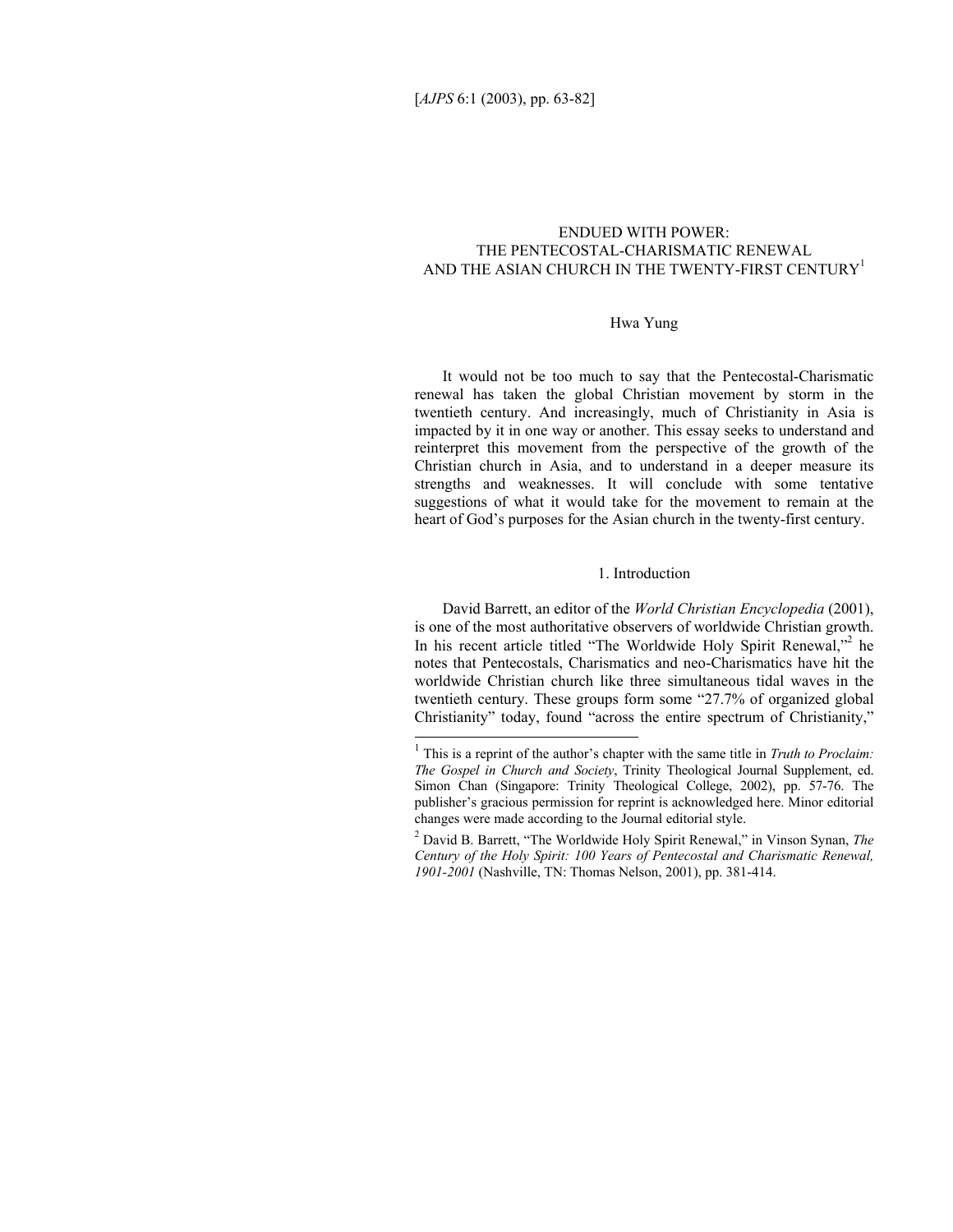and are "gaining momentum and size all the time." Their impact can be observed in various ways. A majority of the fifty or so mega-churches in the world, each with over fifty thousand members belong to the Pentecostal-Charismatic movement. They have made serious penetration into the media world through radio, television, movies, literature, magazines, and the like. Financial giving in these churches is way above the global average (although giving to world missions is weak). And over one-third of the world's "full-time" Christian workers are Pentecostals, Charismatics or neo-Charismatics. They are also in the forefront of the concern for world evangelization and together constitute the fastest growing segment of the church today.

What is true about the Pentecostal-Charismatic movement globally is no less true in Asia, which has the lowest percentage of Christians among the continents. Abundant evidence lends support to this. To begin with, this is clearly indicated by the following statistics on the Asian church for mid-AD  $2000$ :<sup>3</sup>

| Total population of the continent   | 3,697 Million |
|-------------------------------------|---------------|
| Number of Christians - Adherents    | 313 Million   |
| <b>Professing Christians</b>        | 199 Million   |
| Number of Charismatics-Pentecostals | 135 Million   |

Classified under third wave neo-Charismatics are also included the following indigenous groups from different parts of Asia:

| Filipino indigenous Pentecostals/Charismatics    | 6.8 Million  |
|--------------------------------------------------|--------------|
| Han Chinese indigenous Pentecostals/Charismatics | 49.7 Million |
| Indian indigenous Pentecostals/Charismatics      | 16.6 Million |
| Indonesia indigenous Pentecostals                | 6.8 Million  |
| Korean indigenous Pentecostals/Charismatics      | 3.3 Million  |

The figures show that about two-thirds of all professing Christians in Asia are Pentecostals, Charismatics or neo-Charismatics. And a very high proportion of these are found within churches which arose out of indigenous Christian movements, rather than in traditional denominations brought from the west.

We see the same pattern in the growth of individual congregations. Hong Young-gi has pointed out that, of the fifteen mega-churches in

<sup>&</sup>lt;sup>3</sup> Barrett, "The Worldwide Holy Spirit Renewal," pp. 388-91.

<sup>4</sup> These consist of classical Pentecostals (5%), Charismatics (16%) and neo-Charismatics (79%).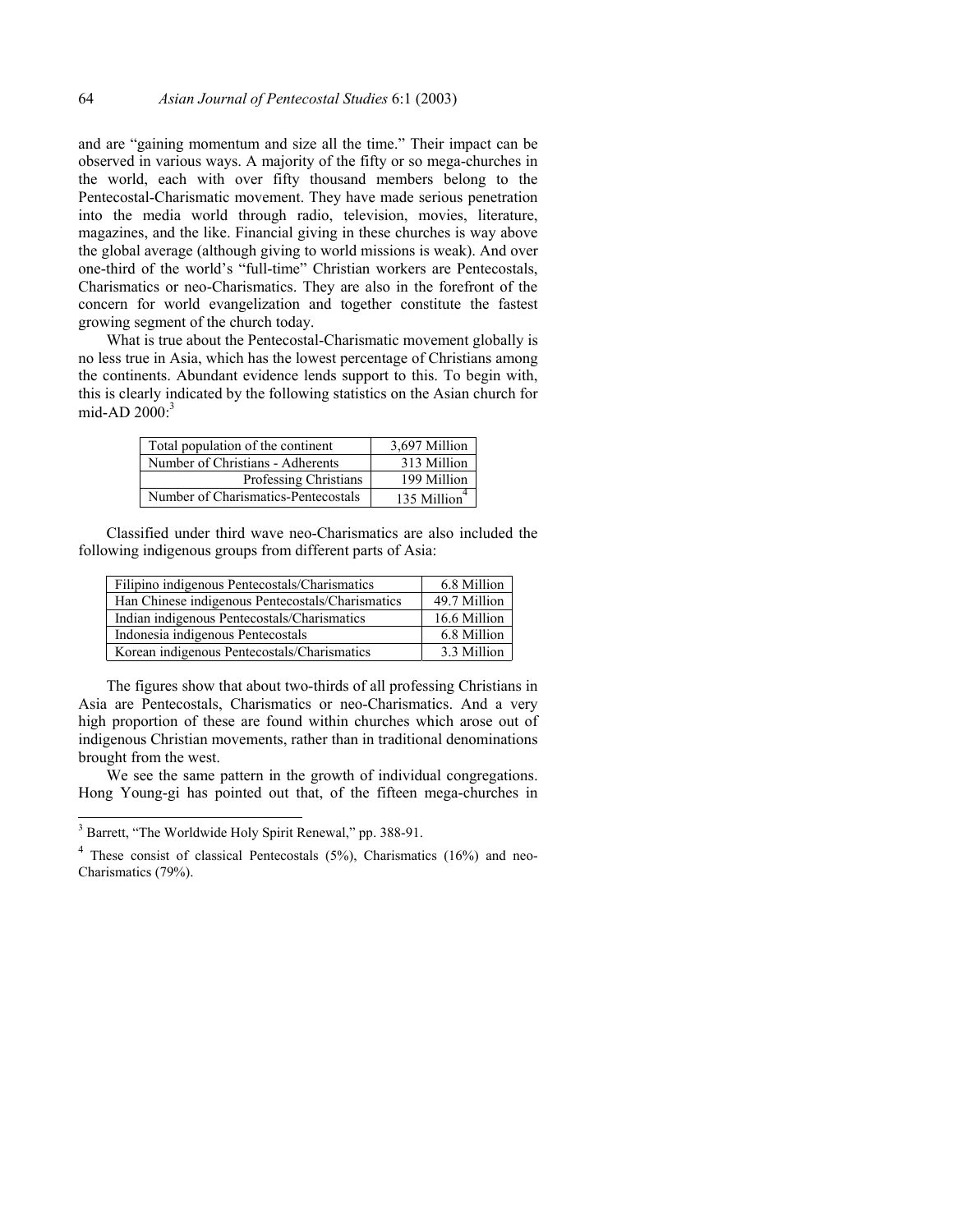Korea that have adult attendance of 12,000 and more, nine are Pentecostal-Charismatic churches. Denomination-wise, there are two Presbyterian, two Methodist, three Assemblies of God, one Unification Holiness and one Southern Baptist. And the largest of these, and possibly the largest in the world, is Yoido Full Gospel Church in Seoul under the Pentecostal Cho Yonggi which has a regular adult attendance of 230,000.<sup>5</sup> In Metro Manila, Philippines, a recent study shows that eight out of the ten fastest growing congregations are Pentecostal-Charismatic.<sup>6</sup> Similar observations would also apply in Malaysia and Singapore. A large majority of the fastest growing churches and a high proportion of the largest local congregations are Pentecostal-Charismatic in character.

A third set of evidence pointing to the strength of the Pentecostal-Charismatic movement in Asia is that whenever there has been revival in recent years, "signs and wonders" which are so central to the movement have invariably played a crucial role. This is true of the Indonesian revivals of the 1960s and early 1970s, and also the *Sidang Injil Borneo* or Borneo Evangelical Church (S.I.B.) revivals in the 1970s. Perhaps the most significant has been the widespread revival of the church in China which has often been spurred on by miraculous healings and deliverance ministries. And these have not been restricted to the house churches only. Indeed even some of the Three-Self Patriotic Movement churches and magazines are reporting similar occurrences.<sup>7</sup>

The above evidence demonstrates clearly the widespread impact today of Pentecostalism on the global church in general, and within Asia in particular. But how is this movement to be understood in the context of the advance of the Asian church? Before answering this question, we need first to define the Pentecostal-Charismatic movement and clarify its identity more clearly.

<sup>&</sup>lt;sup>5</sup> Hong Young-gi, "The Backgrounds and Characteristics of the Charismatic Mega-Churches in Korea," *Asian Journal of Pentecostal Studies* 3:1 (2000), pp. 99-118.

<sup>6</sup> Jung-ja Ma, "Pentecostal Challenges in East and South-East Asia," in *The Globalization of Pentecostalism: A Religion Made to Travel*, eds. Murray W. Dempster, et al. (Oxford: Regnum, 1999), pp. 183-202 (196).

<sup>7</sup> Tony Lambert, *China's Christian Millions: The Costly Revival* (London: Monarch Books, 1999), pp. 109-120.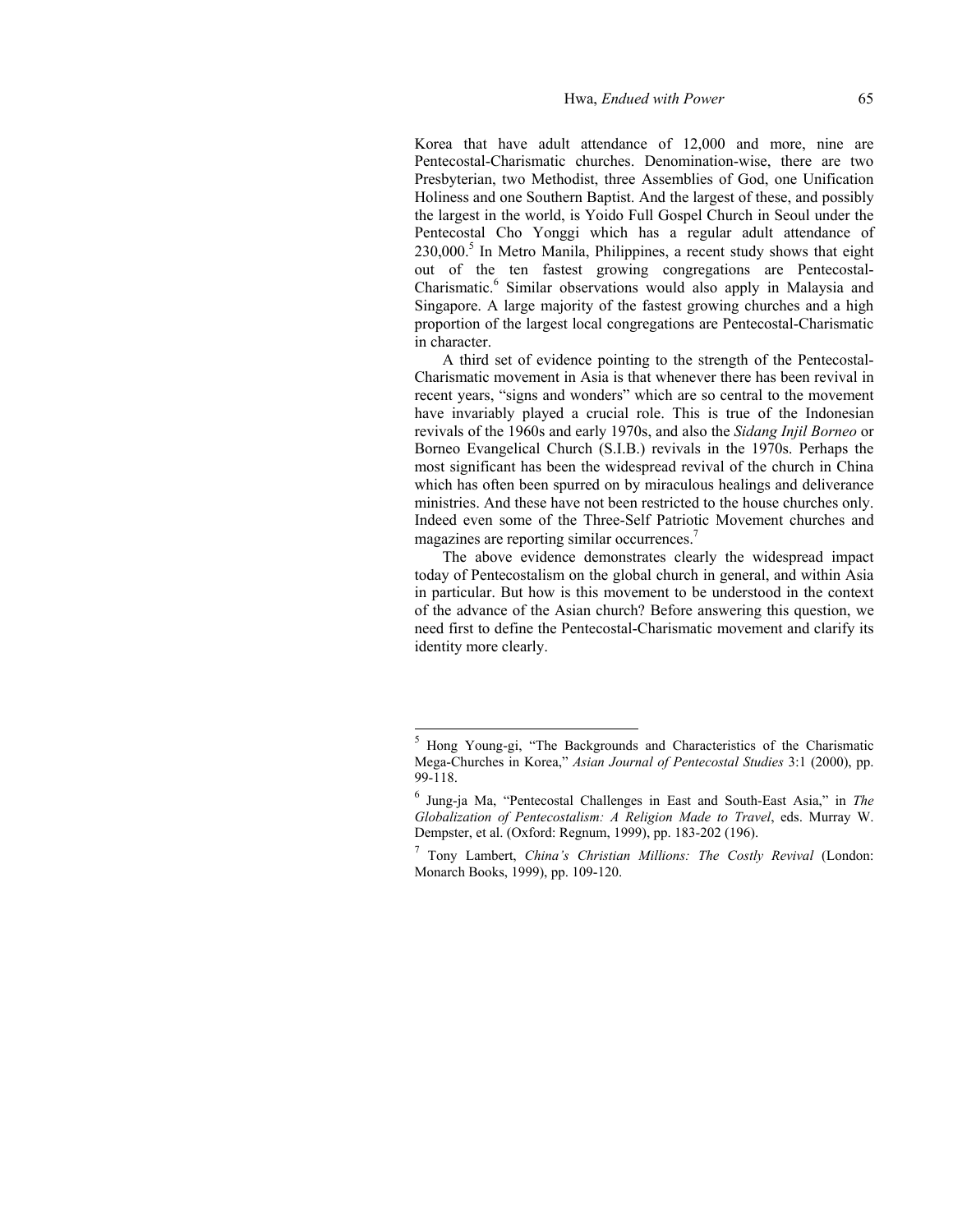### 2. Defining the Pentecostal-Charismatic Movement within the Asian Church

Much of the existing literature on the subject follows the prevailing interpretation. This speaks of three successive waves of Pentecostal-Charismatic renewal hitting the worldwide Christian movement in the twentieth century. How valid is this?

# 2.1 The Three-Wave Theory of Pentecostal-Charismatic Origins

According to this approach, the first wave of classical Pentecostalism began on Jan 1, 1901 at Charles F. Parham's Bethel Bible School in the Topeka, Kansas. The subsequent revival of 1906-7 at Azusa Street, Los Angeles, under William J. Seymour, led to the spread of classical Pentecostalism to many countries through its missionaries. Out of this came the classical Pentecostal groups such as the Assemblies of God, Church of God, Foursquare Church and the like. They may not have a common position on all doctrines. But almost all would subscribe to the belief that all Christians need a baptism of the Holy Spirit which is distinct from and usually subsequent to conversion, and that speaking in tongues is *the* distinguishing mark of such a baptism.

The second wave came in the form of the penetration of Pentecostalism into the historic Protestant and Roman Catholic churches. This is the Charismatic movement which is perceived to have also originated primarily in the United States around 1960. Historically the origin of this movement is often attributed to Dennis Bennett, the Episcopal rector in Van Nuys, California, and author of the best seller, *Nine O'Clock in the Morning.* From there it spread to other denominations, including the Catholics, and eventually to the Eastern Orthodox Churches.

The third wave of renewal is often linked to John Wimber's ministry at Fuller Theological Seminary, beginning around 1981. This involves the neo-Charismatics, which includes vast numbers of independent and indigenous churches throughout the world. Most of these churches have no connections with classical Pentecostal or traditional mainline Protestant denominations. According to the figures quoted earlier from Barrett, neo-Charismatics form 79% of those in the Pentecostal-Charismatic movement in Asia today.

Thus, according to the three-wave theory, the Pentecostal-Charismatic renewal is perceived to have begun essentially in the United States with classical Pentecostalism. It then spread outwards into other parts of the world, first via first-wave Pentecostal missionaries, then via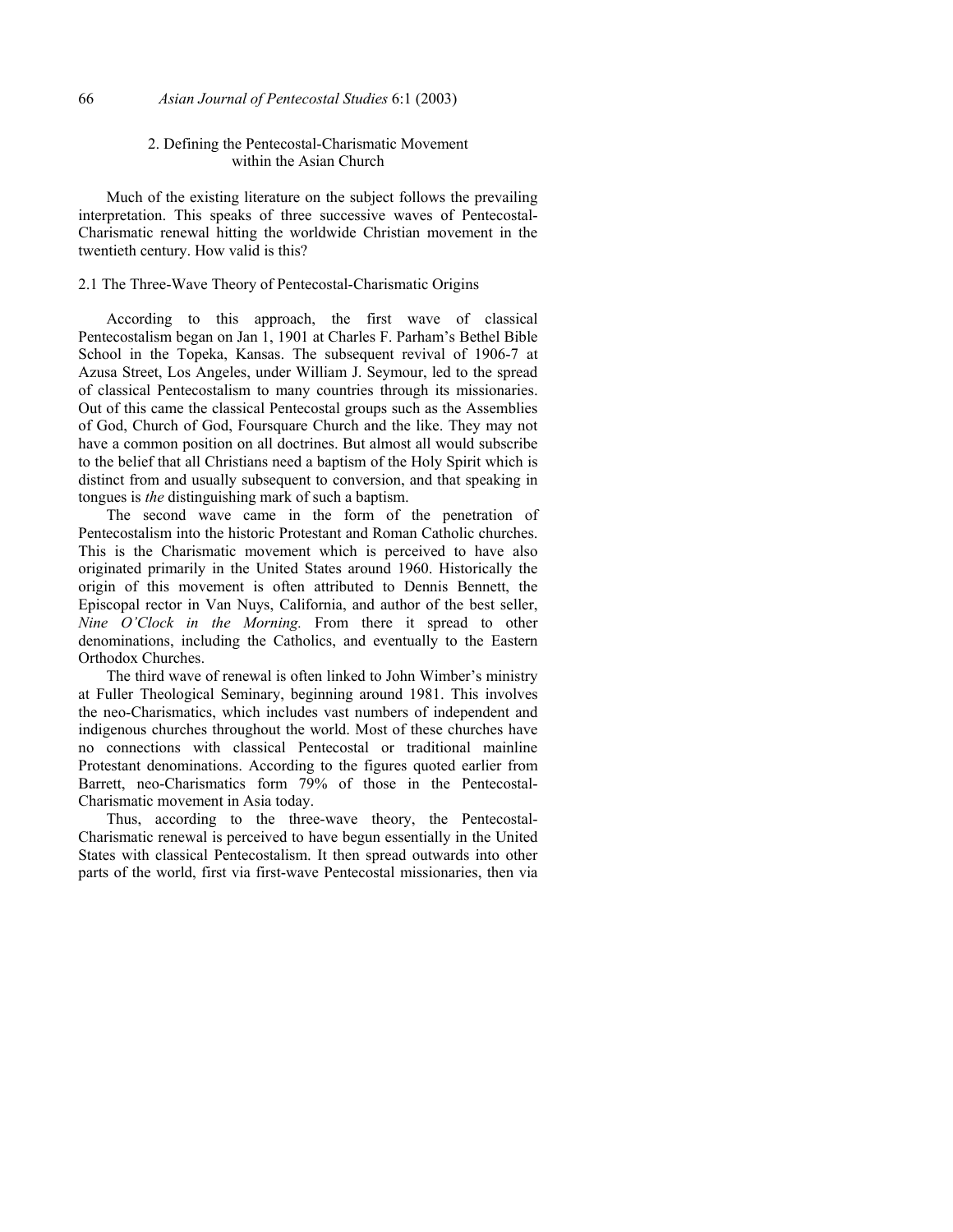the second-wave Charismatics and finally through third-wave neo-Charismatics. Although not everyone sees it this way, it has nonetheless been the predominant interpretation of the whole Pentecostal-Charismatic phenomenon accepted by most, not least its adherents in the non-western world. This interpretation, however, is now being challenged by different writers for various reasons.

### 2.2 The Weaknesses of the Three-Wave Theory

To begin with, this interpretation assumes that the primary identity of the global Pentecostal-Charismatic movement is found in its historical linkage to classical Pentecostalism's self-definition, in terms of a postconversion experience of Spirit baptism as evidenced by speaking in tongues. But this doctrine, which is so central to the classical Pentecostalism derived from the experiences of Charles Parham and William Seymour, is itself being questioned from within. Most significantly, Gordon Fee, a highly respected evangelical New Testament scholar and an ordained Assemblies of God minister, has raised serious questions about whether the doctrine of an essential post-conversion experience of Spirit baptism evidenced by speaking in tongues can be sustained on biblical grounds. What must be noted is that he is not attacking the speaking of tongues nor the fact that many Christians experience the work of the Holy Spirit as classical Pentecostalism has defined it. But rather he suggests that not all Christians after conversion must experience the Holy Spirit in exactly the same way.<sup>8</sup>

Fee's critique has been further strengthened by writings from outside the classical Pentecostal tradition. Some scholars have argued that the belief, that all who are baptized in the Spirit must necessarily speak in tongues, cannot be sustained on exegetical grounds. Indeed many within the Pentecostal-Charismatic movement today do not place the same emphasis on tongues as classical Pentecostalism once did. If this is the case, then what is central to classical Pentecostalism's self-definition, namely, *the post-conversion experience of Spirit baptism leading to speaking in tongues,* cannot be taken as the defining characteristic of the whole Pentecostal-Charismatic movement today.

What then should be the defining characteristic of the whole Pentecostal-Charismatic movement today? I believe that what is increasingly being recognized as central today is the empowering work of the Holy Spirit leading to a recovery of apostolic signs and wonders in

<sup>8</sup> Gordon Fee, *Gospel and Spirit: Issues in New Testament Hermeneutics* (Peabody, MA: Hendrickson, 1991), pp. 105-19.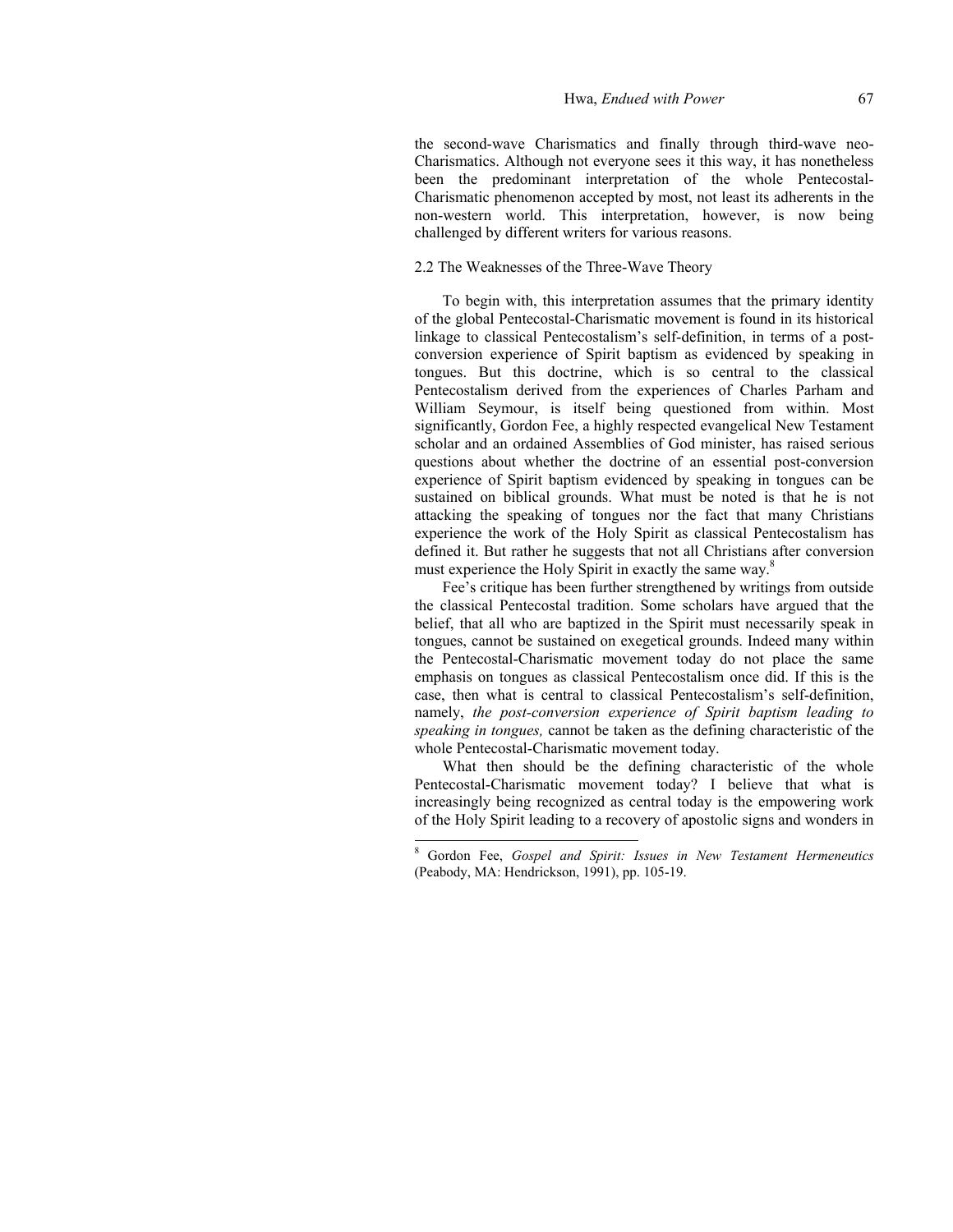the life and mission of the church. Understood this way, the three-wave theory, which sees everything flowing out of American classical Pentecostalism, will readily be seen as a schematized but highly inadequate interpretation. This is clearly demonstrated by the history of renewal both in the west and the rest of the world.

In the West, there were clear antecedents of the Pentecostal-Charismatic renewal even before the twentieth century. One of the most notable was the Catholic Apostolic Church of Edward Irving, beginning in London in 1831. Again, Pentecostal-Charismatic experiences like being "slain in the Spirit," "holy laughter," "jerking" and the like were known occurrences in Holiness Camp meetings in the nineteenth century American frontier. Going back further, early Methodism under John Wesley also manifested the phenomena of being "slain in the Spirit" and cases of healing as well. Jack Deere also unearthed evidence of prophecy exercised by Scottish Presbyterians during the sixteenth century Reformation.<sup>9</sup> Other examples are also known.<sup>10</sup> To see the movement as beginning with Parham and Seymour at the turn of the twentieth century is surely an oversimplification.

Further, scholars have also pointed out that the Pentecostal-Charismatic phenomenon has a multiplicity of beginnings in different cultures, and not just in the west. As Everett A. Wilson has noted, Pentecostalism is not just another American phenomenon which then became globalized in the twentieth century. Rather, it "has broken out or has been rediscovered or been appropriated recurrently since the beginning of this century—if not before.<sup> $\frac{1}{11}$ </sup> He therefore argues that the study of Pentecostalism,

[N]eed not focus exclusively on U.S. precedents, since…non-Western groups have cultivated their own analogous, cognate forms (including their own founders, origins and subcultures), but in a variety of settings, in different ways and with their own spiritual achievements. If they exhibit similar if not identical Pentecostal features, it is notable that they have never had more than the most tenuous ties to the North

 9 Jack Deere, *Surprised by the Voice of God* (Eastbourne: Kingsway, 1996), pp. 64-78.

<sup>&</sup>lt;sup>10</sup> For a brief list of "signs and wonders" in the western church history, see John Wimber, *Power Evangelism-Signs and Wonders Today* (London: Hodder, 1985), pp. 151-66.

<sup>&</sup>lt;sup>11</sup> Everett A. Wilson, "They Crossed the Red Sea, Didn't They? Critical History and Pentecostal Beginnings," in *The Globalization of Pentecostalism*, pp. 85-115 (107-108).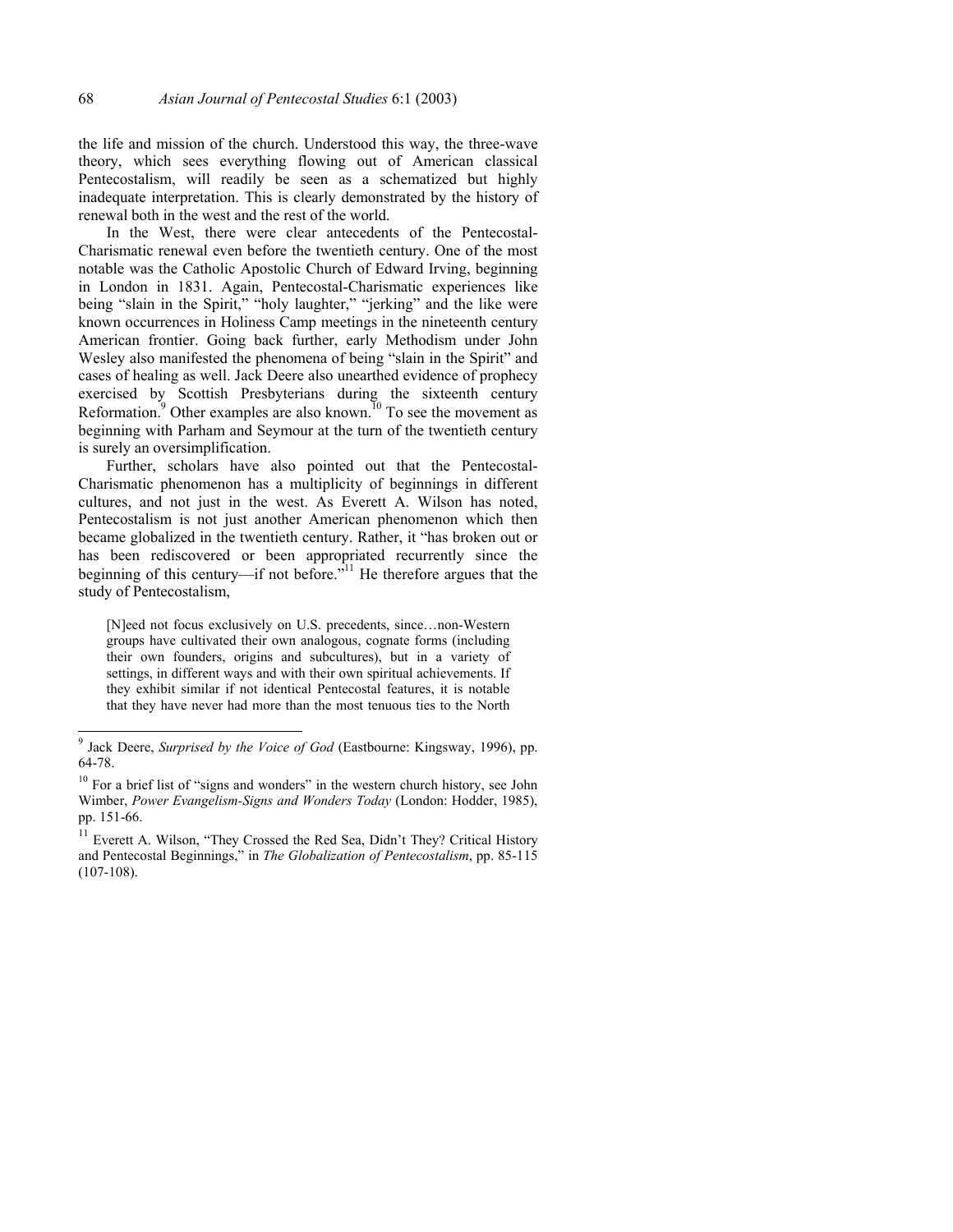American institutions.… Because of their chronological priority and large and rapidly growing memberships, should non-Western movements not be considered in assessing the formative years of the movement? $12$ 

If this is the case, then non-western beginnings of the Pentecostal-Charismatic phenomenon must therefore be taken seriously in their own right, and assessed accordingly.

There is an abundance of evidence in support of non-western origins and contributions to the global Pentecostal-Charismatic movement. For example, many of the African Independent/Initiated Churches which came into being from the end of the nineteenth century onward definitely took signs and wonders seriously. These together with other African Christian movements certainly contributed much to the global Pentecostal-Charismatic movement. Within Asia, many Christian leaders in the nineteenth century and early twentieth century made similar contributions. Among these were names like John Christian Arroolappen in India and Pastor Hsi of China in the nineteenth century. In the twentieth century we have the famous Brahmin woman convert, Pandita Ramabai, and Sadhu Sundar Singh in India, John Sung, the greatest evangelist and revivalist of China, and other lesser known figures.<sup>13</sup> In the face of such evidence, no one-source theory of the Pentecostal-Charismatic renewal can stand.

This reinterpretation of Pentecostalism is also supported by others. For example, although David Barrett uses the "three waves" language in his analysis, he nevertheless understands it in a substantially different manner from those who take an Americo-centric view of Pentecostal-Charismatic history. Rather than the three *successive* waves of the prevailing three-wave theory, Barrett speaks instead of the three *simultaneous* waves of renewal impacting global Christianity. Further, he refers to the majority, those in the "third wave", as non-white indigenous neo-Charismatics. These are described as "apparent/seemingly/largely pentecostal or semipentecostal members of *this 250–year old movement* 

<sup>&</sup>lt;sup>12</sup> Wilson, "They Crossed the Red Sea, Didn't They?" pp. 109-110.

<sup>13</sup> See Gary B. McGee, "Pentecostalism," *A Dictionary of Asian Christianity*, eds. Scott W. Sunquist, et al. (Grand Rapids, MI: Eerdmans, 2001), pp. 646-50 and also article by Hwa Yung, "Pentecostalism and the Asian Church," in *Asian and Pentecostal: The Changing Face of Christianity in Asia* (forthcoming).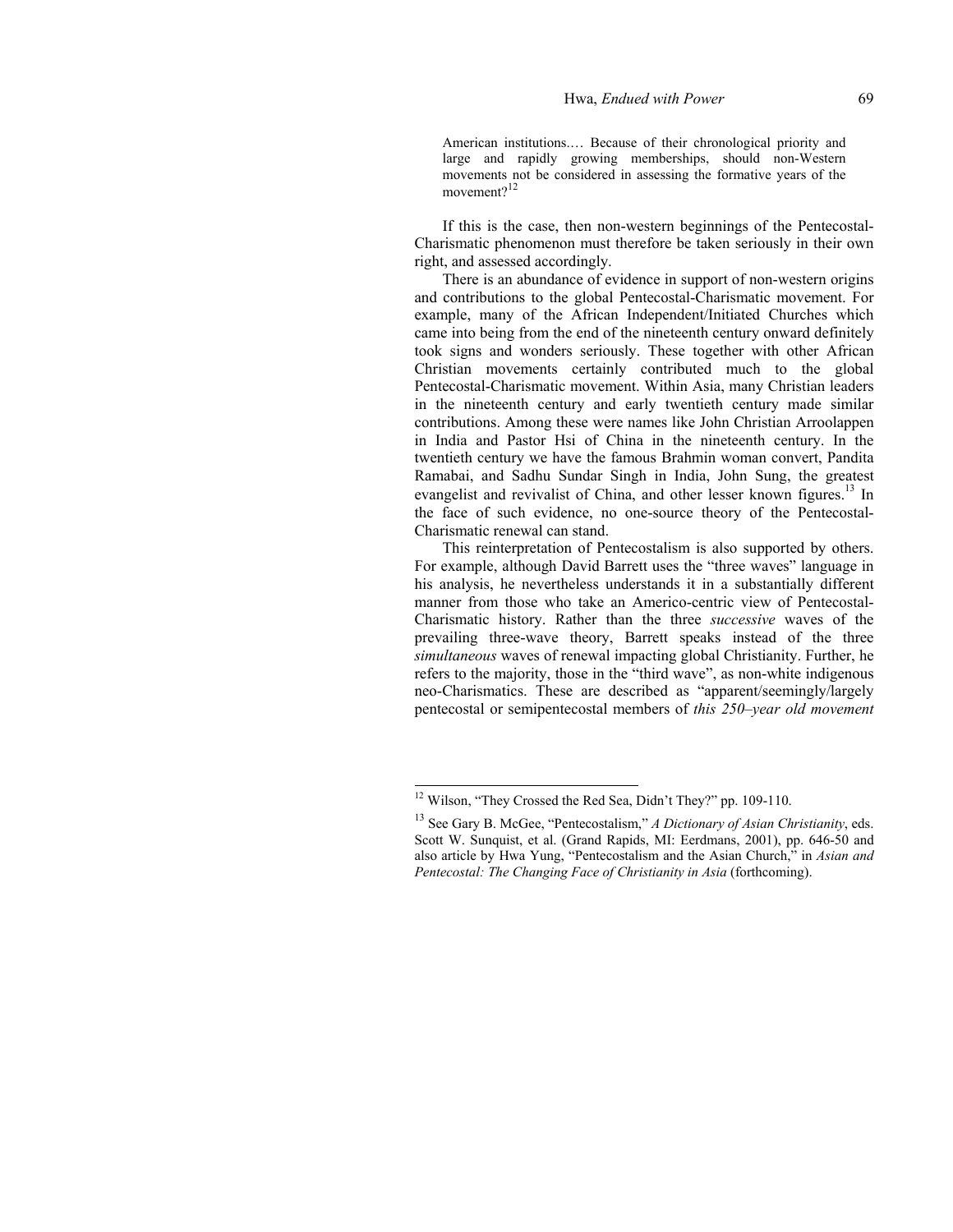*of churches indigenous to Christians in non-white races across the world, and begun without reference to Western Christianity.*" 14

2.3 An Alternative Interpretation of the Global Pentecostal-Charismatic Movement

It is evident from these considerations, that the traditional "threewaves-flowing-from-one-main-center" approach which still prevails in the minds of many people, is in need of serious modification. As a schematic way of seeing the work of the renewal by the Holy Spirit, the "three-wave" pattern applies reasonably well to the western churches. It also applies to churches in the non-western world which have been or are being strongly influenced by the changing patterns in churches in the west. Examples of these would be English-speaking urban churches in many parts of Asia, including Malaysia and Singapore. But when it comes to churches that do not have the same degree of contact with the west, it clearly becomes an arbitrary imposition which often hinders us from understanding the real dynamics at work in many non-western churches. The fact is that much of indigenous Christianity in Asia has often borne the marks of classical Pentecostalism, even though in many cases their origins were independent.

The real problem that we are wrestling with here is that of worldview. Western civilization in the past two to three centuries has increasingly accepted an anti-supernaturalistic worldview. Within such a worldview there is simply no place in which to fit the miraculous dimension, answers to prayer, the work of angels or demonic powers, and related ideas—the very realm where Pentecostalism makes its impact. Hence the modern western worldview became increasingly naturalistic in that the world can be understood without recourse to the spiritual realm. Many in the western church have accepted the western scientific worldview as a sufficient description of reality. These included both liberals and Evangelicals. Consequently they cannot cope with Pentecostalism and its acceptance of signs and wonders. It should also be noted that this worldview has infected many educated people in the nonwestern world, because they have received a thoroughly good western education—which has been described as the most powerful secularizing force in the modern world.

<sup>&</sup>lt;sup>14</sup> Barrett, "The Widespread Holy Spirit Renewal," pp. 382, 390, 404. Italics mine.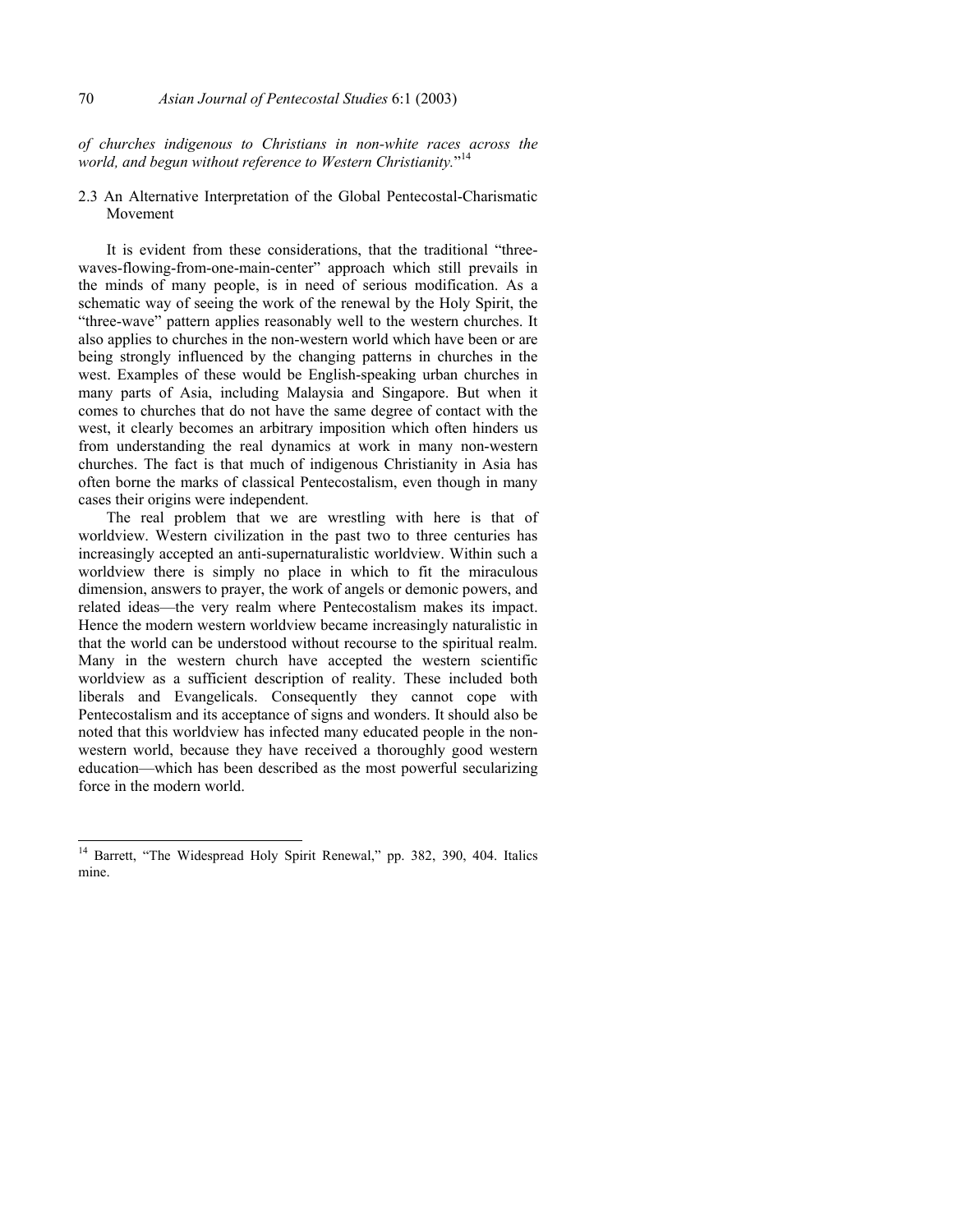This naturalistic worldview contrasts sharply with the supernaturalistic and more holistic worldviews that are found in most traditional non-western cultures. For example, many of us in Asia grew up accepting the supernatural, whether it is belief in spirits and charms, fortune-telling, *feng-shui*, spirit worship in temples, occultic practices of all kinds and so forth. There is no sharp dividing line between the natural and supernatural world. Indeed the two interpenetrate and are inseparable. For example, many non-Christian Chinese and Indians would go to both the doctors and the temple priests when they are sick! It is not one or the other, but both together will give maximum help and the quickest healing. Most non-westerners possess such a supernaturalistic worldview, which even a modern western scientific education could not fully eradicate easily. It is so much part and parcel of their cultural backgrounds. Consequently, a truly indigenous Christianity in Asia has to be supernaturalistic, and therefore Pentecostal-Charismatic!

We find in Asia and in other parts of the non-western world a most interesting mix as a net result. There is a very small minority of Christians who have been influenced by the modern western scientific worldview and liberal theology. They cannot cope with the renewal sweeping across much of Asia today. There is a second group that is far larger. They are theologically conservative or evangelical. But their western education and evangelical theology learnt from the west make it difficult for them to know what to do with signs and wonders. Their theology does not allow them to reject the supernatural because the bible takes the miraculous seriously. Yet many try to rationalize it away. But like the first group, they continue to reject the Pentecostal-Charismatic renewal.

This brings us to the third group. Most come out of the same background as the second group, and in some cases as the first. Their numbers are numbers are greatly increasing at the expense of those in the second group, although it is sometimes difficult to demarcate the two. But they can be found in almost every denomination, from the Roman Catholic to the Brethren. They have never been entirely comfortable with the western conservative or liberal theologies they were brought up in, because these are rooted in a worldview which is alien to their own cultures and to biblical Christianity. In moving into some Pentecostal-Charismatic version of Christianity, they are unconsciously laying claim to a recovery of their own indigenous Asian worldviews which take the supernatural seriously. While many have left their original denominations to join the fourth group (see below), others have stayed with the specific desire to bring renewal to their churches.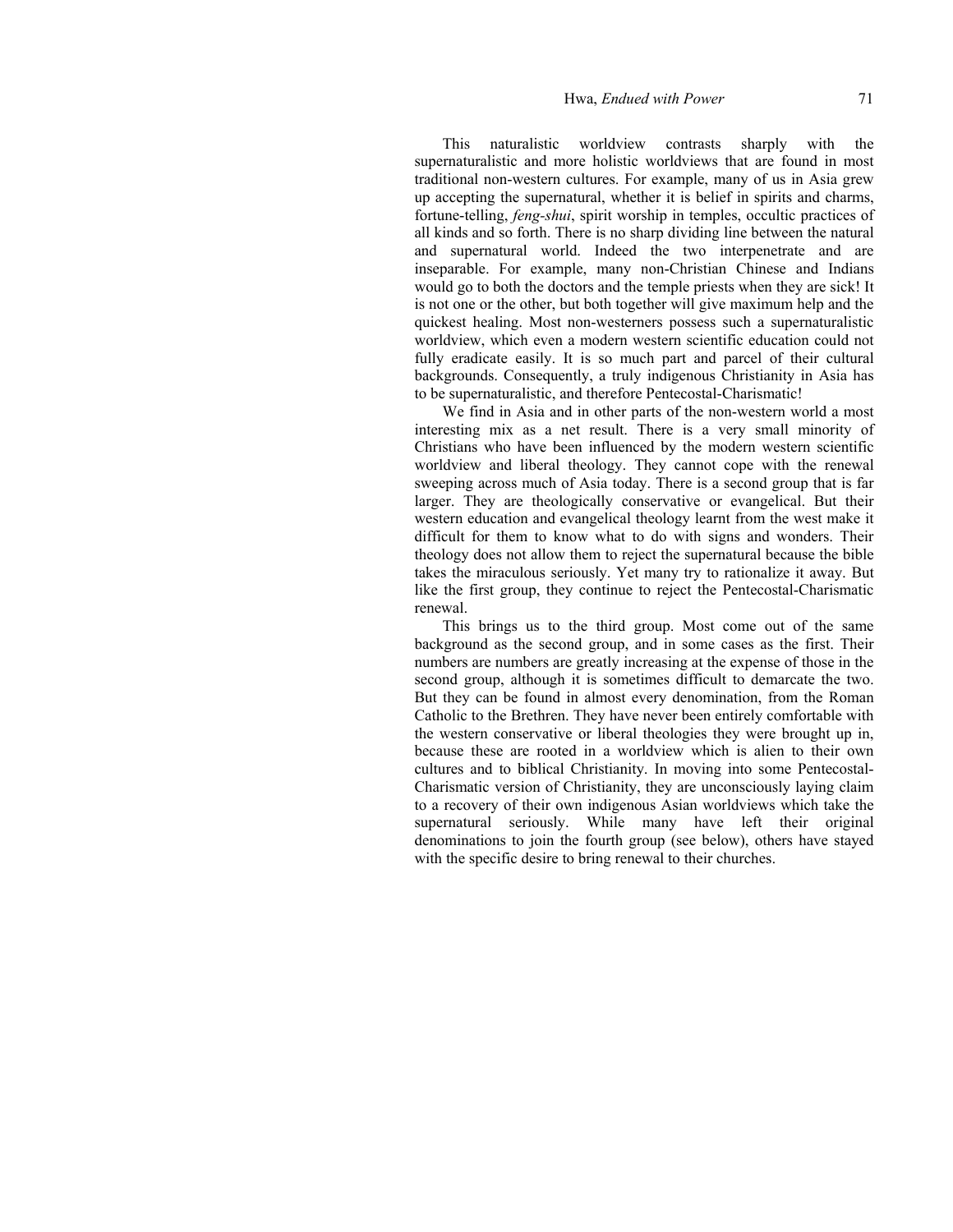The fourth group consists of those who became Christians in Pentecostal denominations brought from the west, including the Assemblies of God, Foursquare Church and the like, as well the newer Charismatic independent churches. Some of the largest congregations belong to this latter category, like Full Gospel Assembly in Kuala Lumpur and Faith Community Baptist Church and City Harvest in Singapore.

Finally there is a fifth group consisting of those who belong to the churches who did not originate through direct western influence but through indigenous leadership, and whose theology has usually been open to signs and wonders. In China these include groups like the True Jesus Church, the Jesus Family and the house church movement. In places like Indonesia, they would include some of the churches which emerged out the revivals of the 1960s and 70s. In Malaysia and Singapore, probably the most notable would be the New Testament Church started by the Hong Kong actress, Kong Duen Yee, popularly known as Mui Yee, in 1963. Her ministry, which stressed the baptism of the Spirit and speaking in tongues, drew many followers, not least from Chinese Brethren churches. This movement resulted in the formation of a string of churches known by the names of their location: the Church of Penang, of Singapore, and so forth. It should be noted that, whereas most of these indigenous churches have remained in the mainstream of the Christian movement as shown by their adherence to the basic tenets of the faith found in the creeds, some are certainly in danger of extremism and heresy.

To sum up, what is seen as the resurgence of an evangelical and Pentecostal-Charismatic renewal today in Malaysia and Singapore is largely a coming together of the third, fourth and fifth groups in the life of the Asian church. It is the result of the Holy Spirit's work which began at different times, cultures and places. They are united together by their commitment to the Lordship of Christ and the authority of the Bible in life and belief, and their adherence to the foundational beliefs of the church as defined by the historic creeds. At the same time they are characterized by a common acceptance of the empowering of the Spirit, and his acts of signs and wonders in the life of the church. These streams of renewal are now coming together and coalescing in an amazing manner, both in Asia and many other parts of the world. It is *this complex, untidy and yet profound mix* that is being referred to when the term Pentecostal-Charismatic movement is used here*.*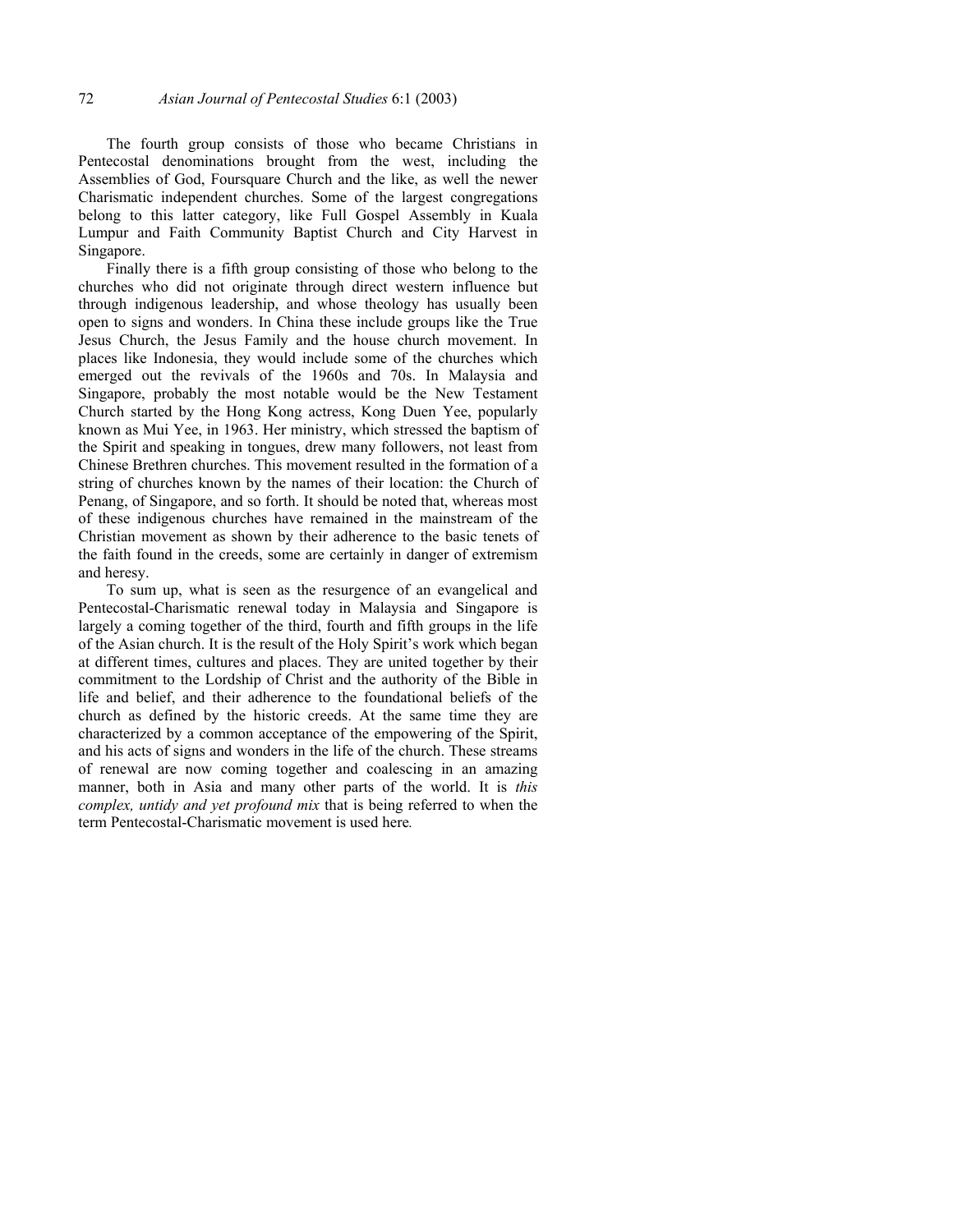# 3. The Pentecostal-Charismatic Movement in Asia Today: Impact and Problems

The Pentecostal-Charismatic movement in Asia is therefore by no means a unified one. Some things and beliefs are commonly shared. Yet even within these commonalities can be found wide-ranging positions. To begin with, churches identified with this movement would generally be theologically conservative. But this conservatism can range from rigid fundamentalism to open Evangelicalism. Almost all the churches in the movement tend towards less structured and free worship, but some would take the best of other spiritual and liturgical traditions with much more seriousness than others. All would be open to the speaking of tongues. But some would follow the classical Pentecostal doctrine of insisting on a post-conversion Spirit baptism accompanied by tongues, whereas others would interpret the New Testament evidence quite differently. All would affirm to the exercise of the spiritual gifts like prophesy and healing. But the manner in which these are exercised would vary considerably within the movement. Again, whereas all would take the deliverance ministry seriously, yet the practice of "spiritual warfare" would range from the cautious to the bizarre.

Given this complex mix, how then are we to assess the movement today? We will begin by noting the impact of the movement on the church as a whole, before looking at some of the problems.

# 3.1 The Impact of the Pentecostal-Charismatic Movement in Asia

Earlier in this essay, we noted in different ways the impact of the movement upon revival and church growth throughout much of Asia at different times during the past century. We see further that the impact clearly continues today in, for example, the large growing congregations in cities like Seoul, Manila and Singapore, and the wild-fire growth of the house churches in China. Simply put, with some two-thirds of Asian Christians being caught up in the renewal, one cannot understand the church in Asia today without coming to terms with the Pentecostal-Charismatic movement.

The second significant impact of the movement on the Asian church is found in the recovery of New Testament teachings on the empowering of the Holy Spirit and the release of spiritual gifts in the churches today. As already noted, owing to the impact of modernity, western Christianity has tended to ignore the miraculous in the past. Thus many western missionaries to Asia in the last century had relatively little to say on the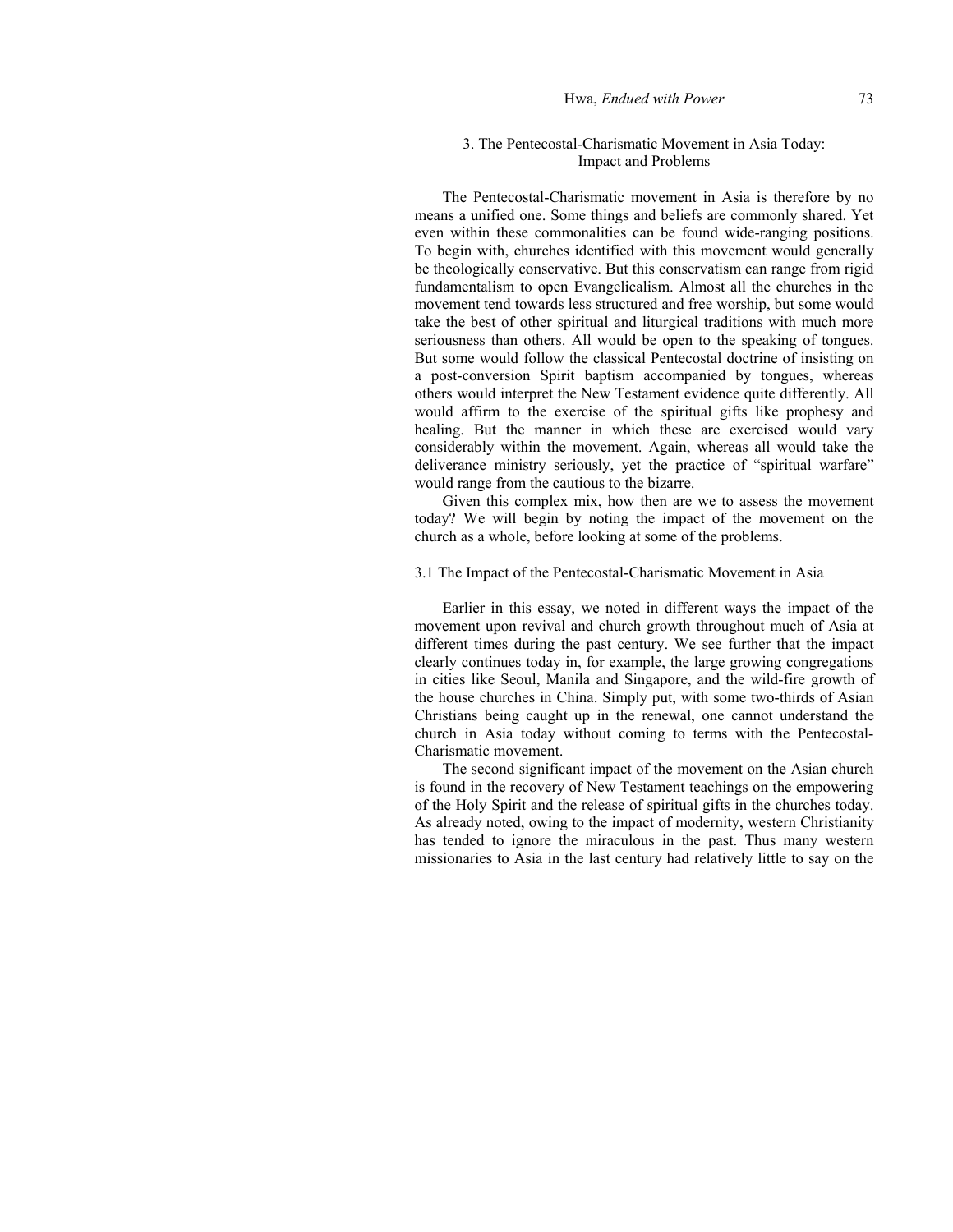prophetic and healing gifts, or deliverance from demonic bondage that came through idol worship, use of charms, witchcraft and other similar occultic practices. By drawing attention to these things and emphasizing their proper usage, the Pentecostal-Charismatic movement has helped Asian Christians to address certain "felt needs" in Asian cultures. For example, many non-Christians in Asia regularly go to fortune-tellers to seek guidance in life, and to temple mediums and priests for healing and deliverance from demonic powers. It is when the church demonstrates that in Christ we have far better and more lasting answers to these "felt needs" in our lives that the non-Christian will begin to pay serious attention to the gospel! Consequently, it is often through the ministry of prophecy, healing and deliverance that the church has made the most significant evangelistic inroads in Asia.

Related to this is the strong emphasis on worship and prayer found within the movement. It should be pointed out however that this is not a uniquely Pentecostal-Charismatic characteristic. The history of the Asian church shows that other groups at different times have also placed tremendous emphasis on these. For example, Korean churches, whether Pentecostal-Charismatic or not, have done so regularly throughout much of the twentieth century. Nevertheless, it would seem correct to say that those within the movement today have tended to be more consistent and passionate in their practice of worship and prayer than those outside. This would certainly be true in the Malaysia-Singapore region.

Because many churches caught up in this movement tend to be independent and congregational, they are not bound by the denominational, and generally more rigid, structures of the traditional churches such as the Anglicans, Methodists, Lutherans, Presbyterians, Mar Thoma and the like. Further, the acceptance of the New Testament teaching on spiritual gifts and "body life" in the church has released countless ordinary church members for effective ministry, instead of always depending only on the "full-time" pastor. Churches in the movement are thus able to manifest much greater flexibility in structures, pragmatically adjusting them to the needs of ministry and mission. This flexibility is certainly one key reason for the faster growth of such churches, and thus constitutes a fundamental challenge to some of the outdated denominational structures of the traditional churches. Where traditional churches have been able to break out of their rigid denominational structures, especially through the use of small groups, they too have been able to grow much faster.

One other way in which the movement has had a major impact on Asian churches is that it has unintentionally brought about a lot of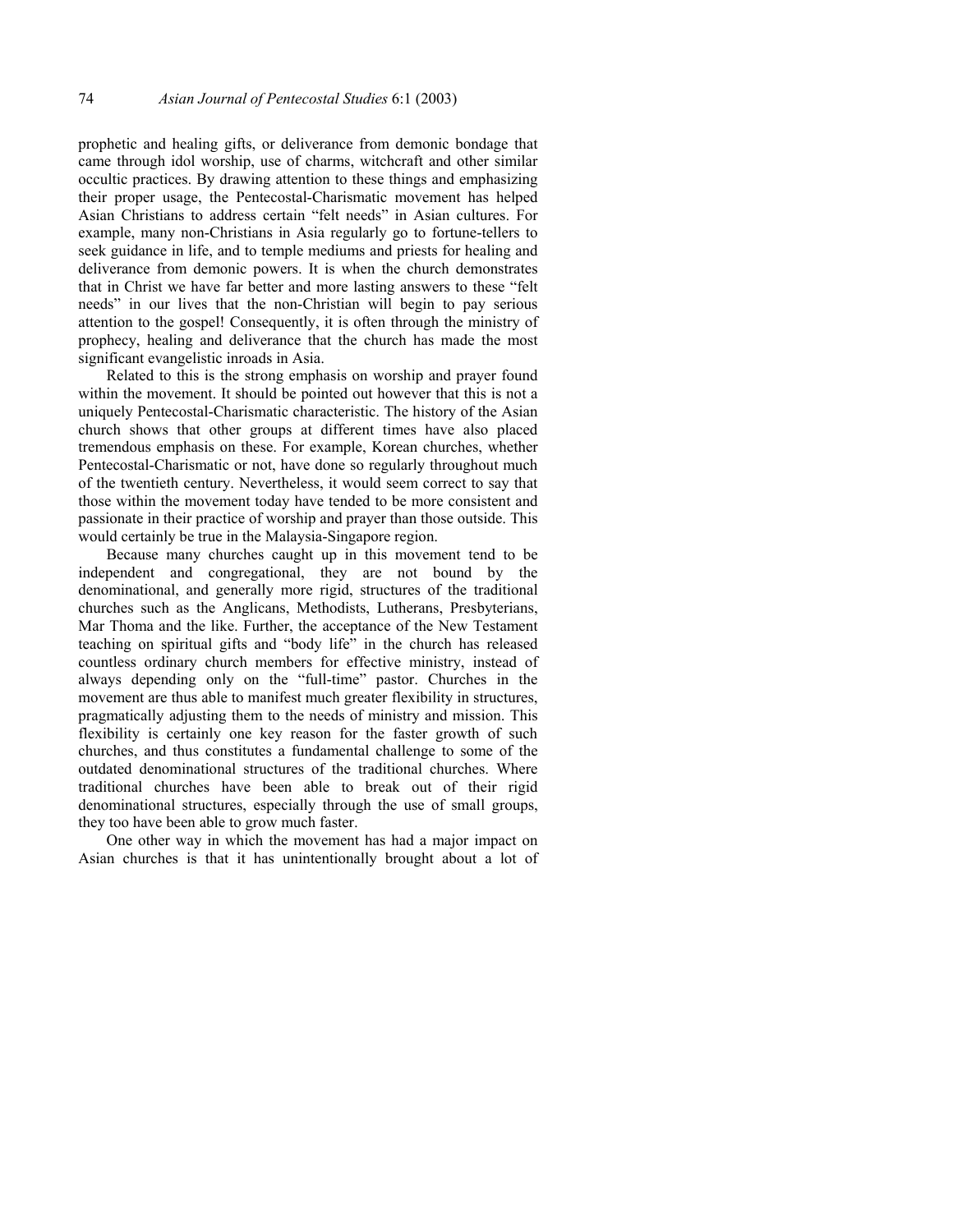cooperative efforts between churches at the grassroots level. These cooperative efforts affect not just independent churches but often all churches caught up in the renewal movement, whether denominational or independent. This is true whether it is about big city or area-wide rallies, or about cooperation between a few churches in a small locality. It also happens at meetings like the Full Gospel Businessmen lunches or regional conventions, which are not church-based. There may be differences in church polity and in doctrinal details, but the existence of a common evangelical theology, shared Pentecostal-Charismatic distinctives, a passion for the gospel and a Spirit-empowered life is often sufficient to bring about such popular or grassroots ecumenism. By effecting such cooperation between Christians, the Pentecostal-Charismatic renewal has succeeded admirably where organized ecumenical efforts have often miserably failed. One important lesson for the church may well be that such a success at popular ecumenism is often the result of a common concern for the gospel and revived Christian lives, rather than of organized efforts at cooperation for its own sake.<sup>15</sup>

# 3.2 Problems within the Pentecostal-Charismatic Movement

The fact that the renewal movement is strongly impacting the life of the Asian church in a positive way does not mean it is without problems. What are some of these?

One of the central defining characteristics of the Pentecostal-Charismatic renewal is that it is the faith of apostolic signs and wonders, with a robust emphasis on the power and gifts of the Spirit. Yet, one recurring criticism of the movement is that its emphasis on the gifts of the Spirit is often not matched by a corresponding emphasis on the fruit of the Spirit (Gal 5:22-23). To be fair, among the churches in Malaysia and Singapore, this weak emphasis on holy living and the fruit of the Spirit is not peculiar to churches in the Pentecostal-Charismatic tradition, but is fairly widespread across the board. But it remains true that within the renewal movement, concern for spiritual gifts and "anointing" often overshadows the concern for holiness and the pursuit of Christian character.

 $15$  It is of interest to note that in the eighteenth century Evangelical Revival in England, such "popular ecumenism" at the grassroots was regularly observed among the Baptists, Congregationalists and Methodists, all of which were impacted by the revival and growing steadily. See Alan D. Gilbert, *Religion and Society in Industrial England: Church, Chapel and Social Change, 1740-1914* (London & New York: Longmans, 1976), pp. 58-59.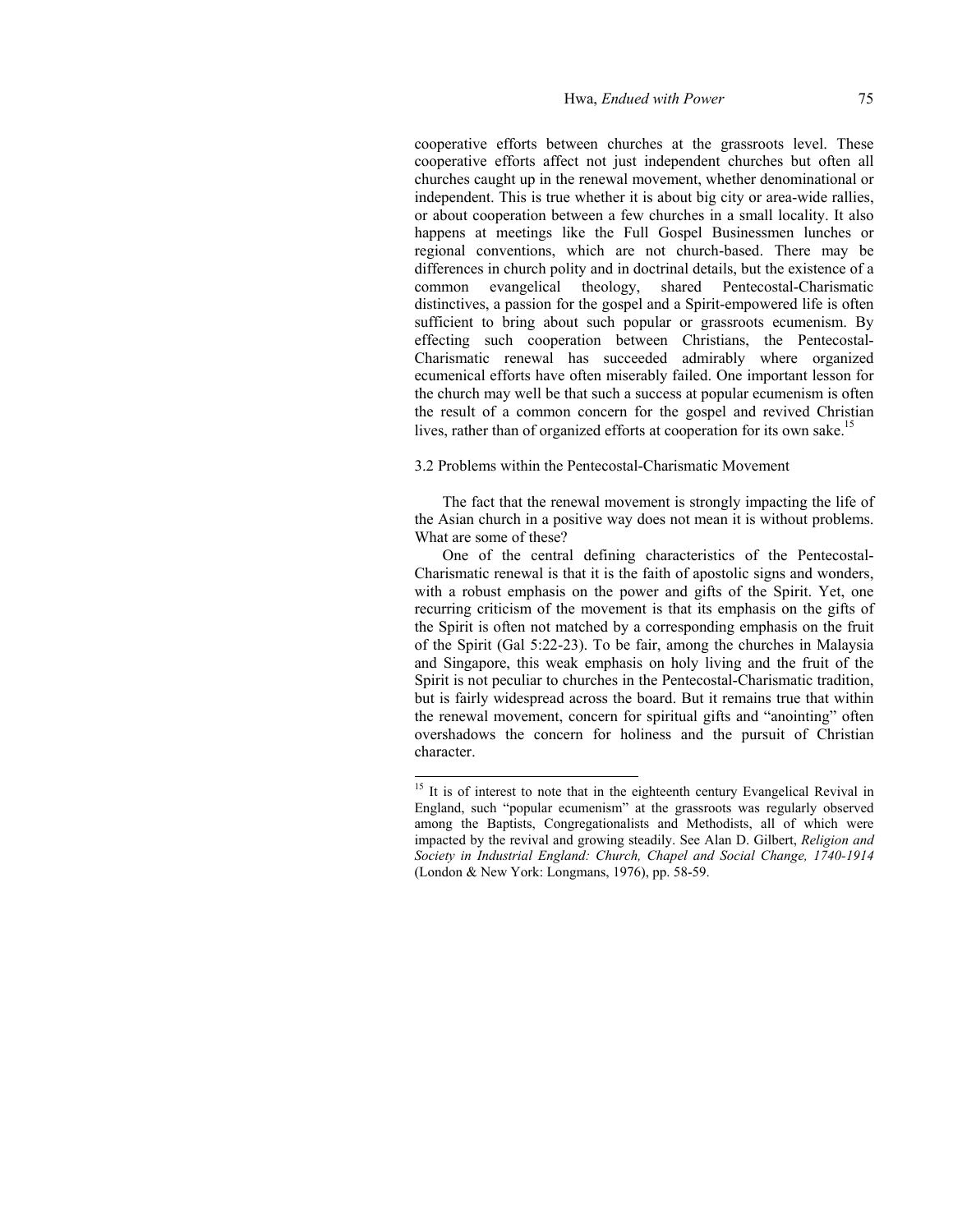Further, the apparent success of the movement in attracting large numbers has often blinded the eyes of its leaders to the centrality of the cross in New Testament teaching on Christian life. Jesus said, "If anyone would come after me, he must deny himself and take up his cross daily and follow me" (Luke 9:23; cf. Matt 16:21; Mark 8:31; John 12:24). Despite the fact that this emphasis on costly discipleship is found throughout the New Testament, many preachers choose to preach a gospel of "health and wealth" instead. One preacher, who was strongly stressing the theme of blessing, was asked what he thought of Jesus' teachings on sacrifice and the cross. His reply was instructive: "It is for the special minority who has been specially called to suffer. The promise of blessing applies to the rest of us." How convenient! But the fact is that he would not be the only preacher who thinks in this manner. Otherwise, why would this theme be so rarely taught in our churches?

The sad result is that the financial excesses and moral problems sometimes associated with some of the TV evangelists are being actually replicated right before our eyes. And the power of God manifested through the movement, which ought to lead us to an increasing sense of awe and reverence of the living God, has often given rise to a success mentality and a sense of self-seeking pride in one's achievements (or the church's) instead. The success of one's personal organization or church and self-promotion sometimes seem to take precedence over the advancement of the wider work of the kingdom of God. Claims to importance and fame go from the sublime to the ridiculous. One pamphlet advertising a seminar in Kuala Lumpur some time back described the lady American speaker as one whose "accomplishments in world evangelism are unequalled among Christian women leaders"! Can you beat that?

A second problem often observed is that the strong emphasis on the work of the Spirit results in the renewal movement being so experiencecentered that the word of God often ends up being neglected. It is not that those in the Pentecostal-Charismatic movement do not take the Bible seriously. Rather, they often do not pay enough attention to the diligent study of the word to interpret it properly. Thus biblical truth is sometimes compromised within the movement by default. This weakness is manifested in various ways, not least in the insufficient emphasis on holiness, Christian character and the cross already noted above.

Another example is found in teachings on spiritual warfare. It is to the credit of the movement that it has rightly challenged the church to rethink the importance of this subject, in the face of the unbelief of much of the western church towards demonic powers. Yet, in the process of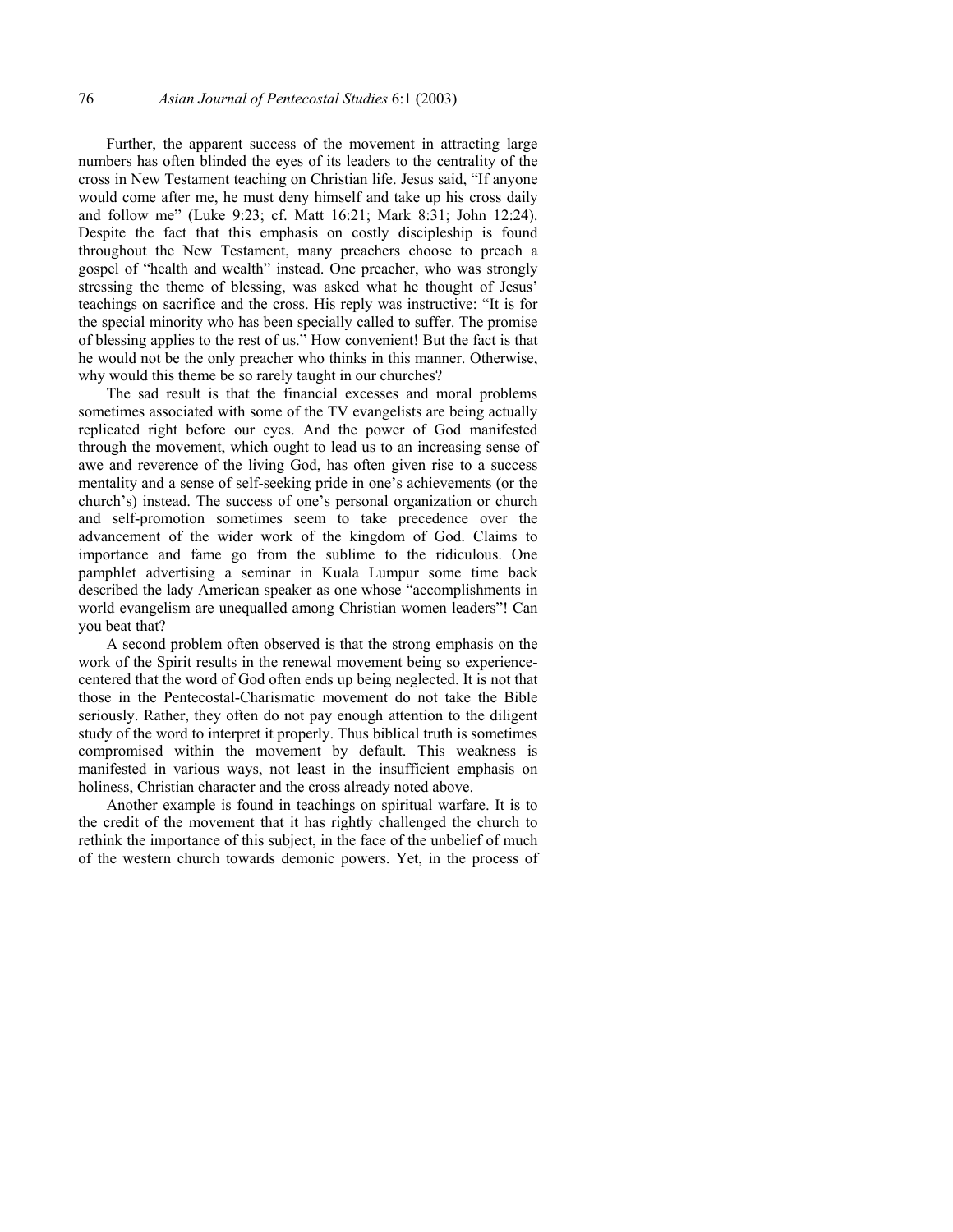doing so, some have definitely gone to wild extremes. Witness the tendency in some circles to see demons everywhere, or some of the bizarre ideas thrown around on spiritual mapping. One visiting Pentecostal pastor spoke with a sense of unbelief about an encounter with the wife of a cell-group leader in one of the large Charismatic churches in Kuala Lumpur. She had said to him that the devil bites her every night and she wanted to know what can be done! Some reflective Christian teachers have suggested that, in trying to get away from the rationalistic mindset of modernity that has so crippled western Christianity, some advocates of spiritual warfare are in danger of ending up with a Christian animism and superstition. Surely the one way to avoid this is to ensure that our theological thinking and pastoral practice are more firmly anchored to sound biblical teaching.

The same problem is sometimes seen in the exercise of the prophetic gift. There is no doubt that there have been times when individuals and churches have been wonderfully blessed by those with genuine and powerful prophetic gifting. But there are also those who claim to be prophets who are careless and presumptuous at best, or mere charlatans at worst. A good example is the highly irresponsible "prophecy" that was sent out on the internet recently, concerning a terrible earthquake which was to have befallen Singapore on October 21, 2001. This illustrates yet again what has been regularly been observed in church history: that experience-centered forms of Christianity inevitably tend towards extremism and heresy. Jack Deere who has written one of the most helpful books on the prophetic gift, *Surprised by the Voice of God*, notes sadly that "the church has encouraged a silent divorce between the Word and the Spirit."<sup>16</sup> The only way to overcome this divorce is to always hold prophecy and the careful exposition of the word together.

A third problem concerns church structures. Earlier it was pointed out that churches in the Pentecostal-Charismatic movement, with their emphasis on the spiritual gifting of the laity and greater organizational flexibility, are rightly posing a fundamental challenge to the moribund structures of more traditional churches. This is something for which we must be thankful. At the same time, the question that must be asked is, "What structures are we replacing the old ones with?" Put in another way, are the new wineskins that we using compatible with the new wine of the renewal? Or, are the new wineskins merely different versions of

<sup>16</sup> Jack Deere, *Surprised by the Voice of God* (Eastbourne: Kingsway, 1996), p. 358.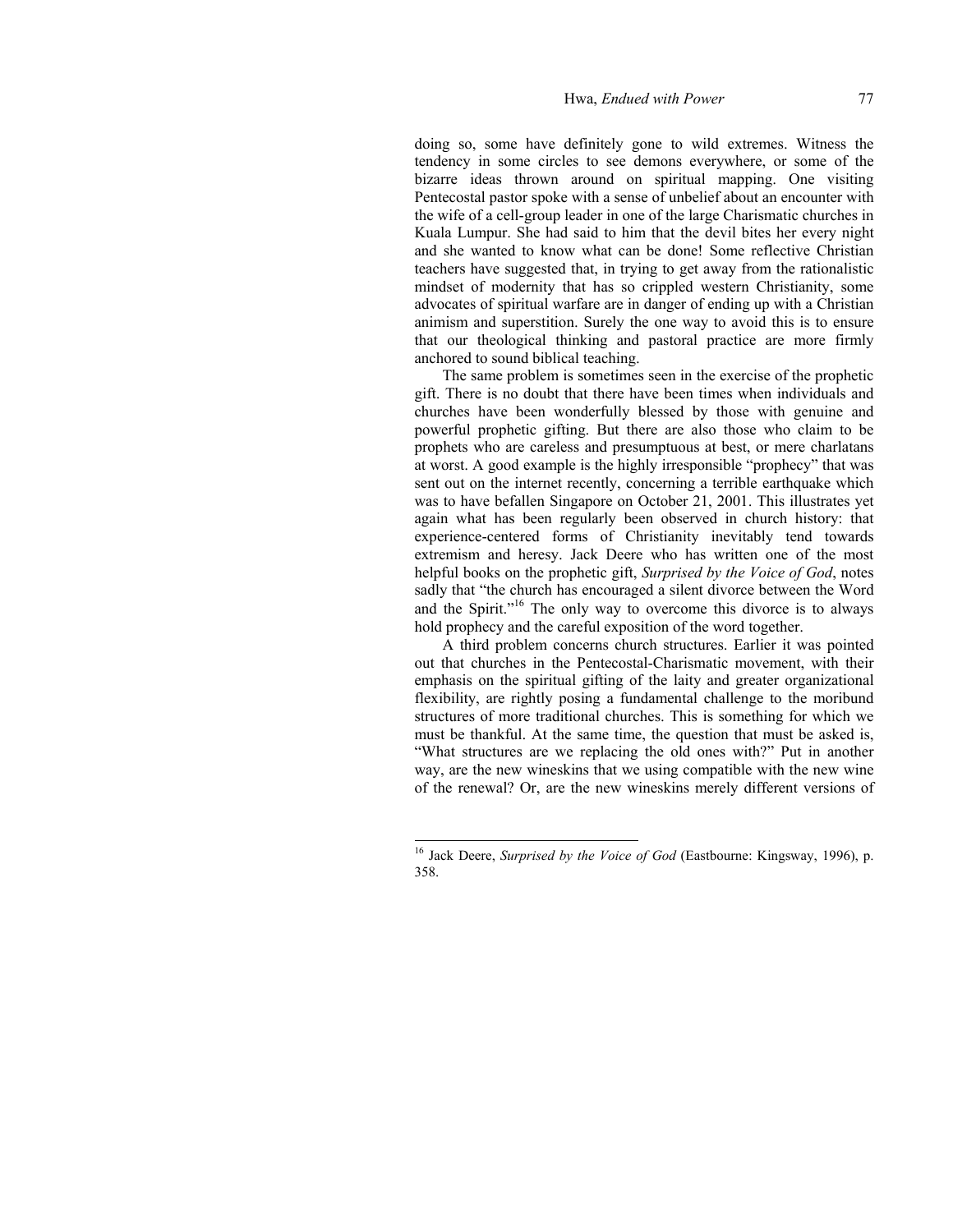the old ones? Space does not permit a full discussion to be entered into here. But I will simply raise a few questions here.

First, for many in the movement the modern mega-church is the model for the church. But is this model really suited for instilling discipleship and building community? Making disciples requires personal mentoring, as the examples of Jesus and Paul so clearly demonstrate. Building community requires the growth of deep and trusting personal relationships. Is the mega-church really suited for these processes? It should be noted that in South Korea while mega-churches abound, the church today is in decline, and nominalism is one of the key problems. It would appear that if the mega-church model is still a worthwhile one to pursue, then some serious rethinking on its internal structures is necessary.

Some would reply to the above questions by arguing that the answer to the concerns raised is the cell-church. I believe that this answer does have some validity—if we define our cell-church objectives clearly. But I am not convinced that this is so with many of the cell-churches today. If you ask what functions the cells or small groups are meant to play, the invariable answer is evangelism and discipleship. But if you analyze the programs of the cell groups properly, you will invariably find that the emphasis is tilted towards the former—because numbers is the bottomline. Now every cell is meant to grow by splitting every six months to a year. If so, how do you build community when personal relationships are torn apart by the frequent splits even before they have had time to deepen? Further, discipleship results from close mentoring, openness, and honesty that again require trust and deep relationships. However, how can that happen when the very structures, which are meant to enhance discipling, militates against it?

A second major issue concerning structures is that increasingly among these churches, the pastor is defined as the CEO, a model borrowed from modern management theories. Now it goes without saying that in the modern world, good management is absolutely essential to the building of a church. But the question is, which is the primary model for the pastor? Is it the CEO, or is it the shepherd and teacher modeled by Jesus in the gospels? It is interesting to note how "senior pastors" in many of these churches become increasingly authoritarian as their churches grow. Thus what starts as a renewal movement, challenging moribund and stifling structures, can often ends up producing little "popes" and "bishops" who rule as monarchs in their little kingdoms! Why? Because we forget Jesus' rejection of leadership models borrowed from the world around us: "Not so with you. Instead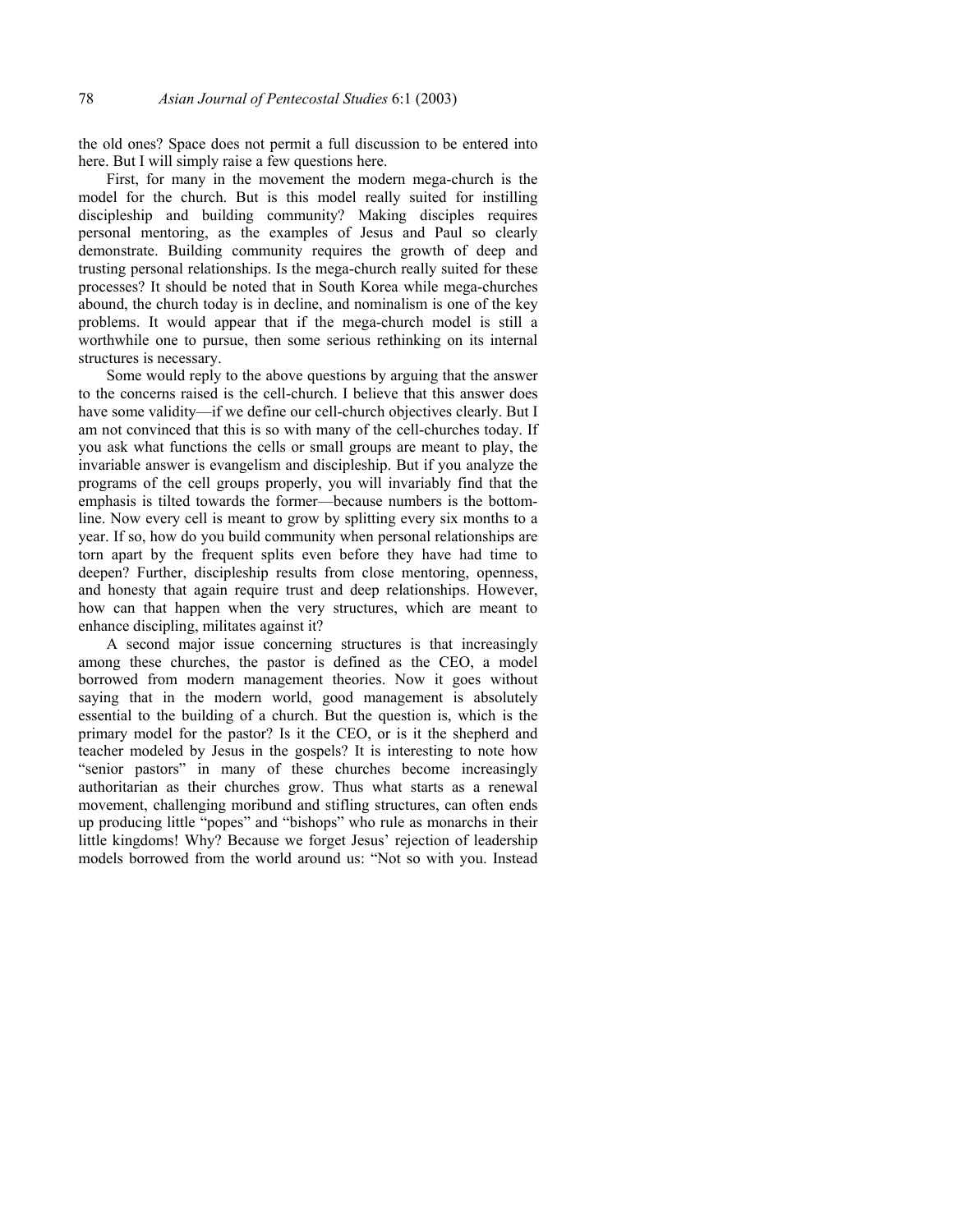A fourth problem with the Pentecostal-Charismatic movement today is that its success has sometimes led to its thinking that it possesses in itself all the necessary grace and gifts for the work of the kingdom of God. Consequently it often lacks appreciation for other Christian traditions and their strengths. Yet, Richard Foster in his latest book, *Streams of Living Water: Celebrating the Great Traditions of the Christian Faith*, 17 reminds us that the Pentecostal-Charismatic tradition is only one of six broad traditions of spirituality which find their roots in the bible. The others are the contemplative, holiness, social justice, evangelical and incarnational traditions. At different times and in different ways in the history of the church, they have all impacted the church and the world in significant ways. It is when it learns to appreciate and appropriate the strengths of other traditions that the present renewal movement will fully come into its own.

### 4. The Pentecostal-Charismatic Renewal and Asian Christianity in the Twenty-first Century

We come finally to the question of whether the Pentecostal-Charismatic movement will continue to have a significant impact on the church in Asia in the coming years. The answer would appear to be that, if the movement is to come increasingly into the center of God's will and deepen its impact on the church in Asia, certain remedial actions need to be taken. The Pentecostal-Charismatic tradition is only one among a number of different spiritual traditions that God has used in history. But that is something that many in the movement have not understood. If the present renewal can learn this important lesson, and allow the other traditions to effectively complement its own strengths and offset its weaknesses, the Pentecostal-Charismatic movement will certainly impact the Asian church in an even deeper manner in the days ahead. What would this entail?

For a start, with a spirituality that is strongly activist, the Pentecostal-Charismatic movement will need to learn a deeper and more reflective prayer life from the contemplative tradition. It will benefit immensely from the latter's emphasis on waiting upon God, meditation,

<sup>&</sup>lt;sup>17</sup> Richard Foster, *Streams of Living Waters: Celebrating the Great Traditions of Christian Faith* (London: Fount, 1998).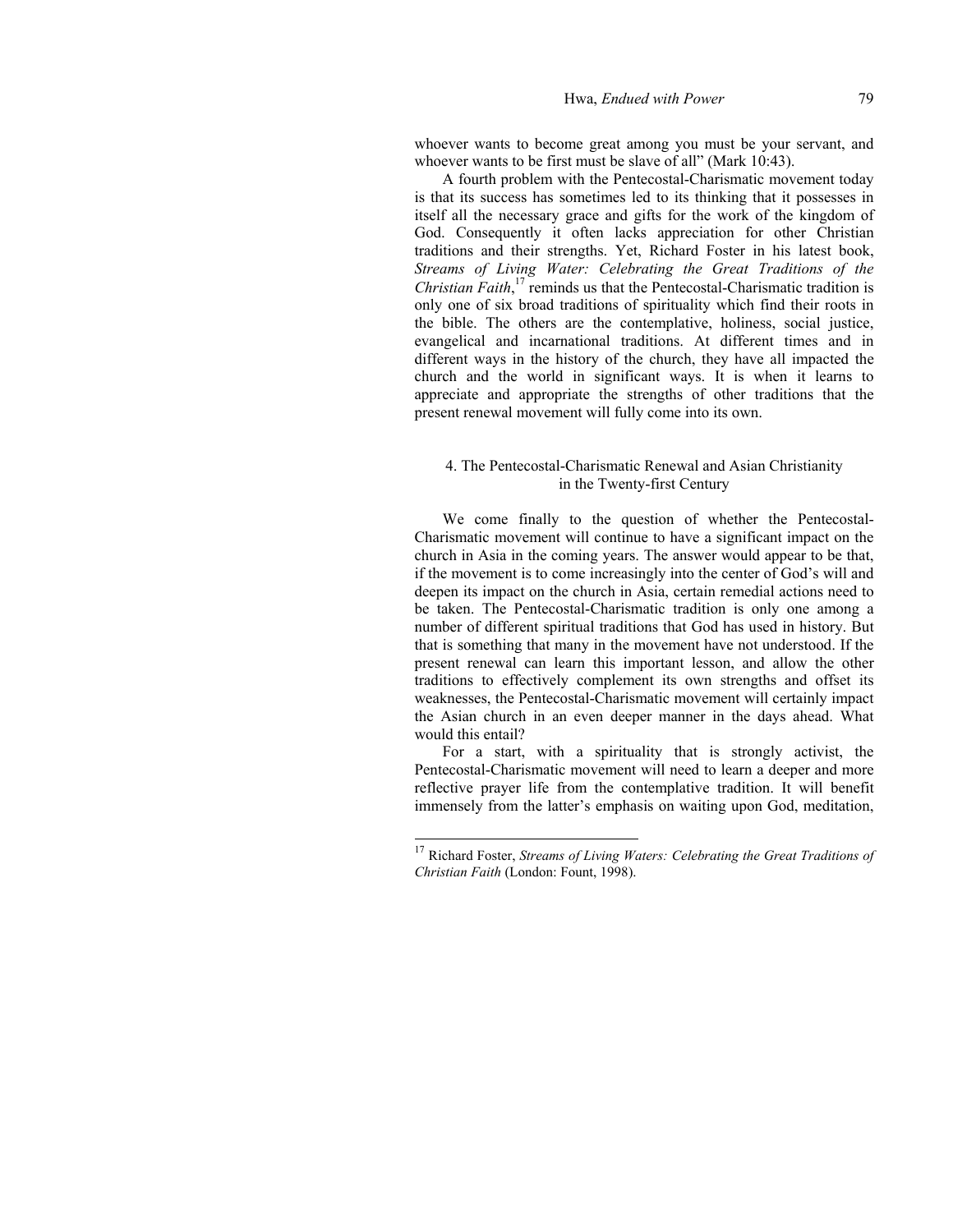honest self-examination before God of one's innermost motives, and the purifying fire of God's love. This form of spirituality is notably exemplified by the Desert Fathers and the best of the monastic tradition. But we can also find it in the life of people like the great Indian Christian saint, Sadhu Sundar Singh, who also had very charismatic spirituality and whose ministry had such a significant impact on the Indian church.

It will also need to draw upon Pentecostalism's own historical roots in Methodism and the Holiness movement to find the necessary spiritual resources to form a holy people for God in Asia today. We need to remember that Jesus warns us in no uncertain terms that signs and wonders themselves are no guarantee of a genuine spirituality or, for that matter, our salvation (Matt 7:21-23). Earlier we raised some questions concerning the modern cell-church movement. It is important to note that the use of small groups in the modern period owes much of its inspiration to the class and band meetings of the eighteenth century Evangelical Revivals under John Wesley. Yet there is a vital difference between Wesley's use of his class meetings, and the way many cell-church gurus use cells today. For the latter, despite the explicitly stated purpose of cells, the bottom-line ultimately is numbers growth. However, for Wesley, the primary purpose of classes was always the pastoral nurture of his people in their growth in "scriptural holiness." Do we wonder why the Methodist revival went on for about a hundred years, as one of the longest sustained revivals in church history?

Further, it will also reach back to the Reformation roots of its Evangelicalism to recover afresh the centrality of the Bible in the life of the church, together with the ideal of godly scholarship. Experiences of God's power are wonderful. But when they become more important than the word of God, heresies start to creep in! The calling of the church back to the authority of the Bible was the single most important contribution of the sixteenth century Reformers like Luther and Calvin to the church universal. But they did more than just to emphasize the finality of the word. They pioneered careful methods of study and biblical interpretation, and taught systematically from the Bible. By their lives of godly scholarship and prayer, they set biblical truths free to bring revival to a spiritually, morally and doctrinally corrupt church.

But the teachings of the Reformers went further than that. Scholars have noted that it was their theology that laid the foundation for the beginning of modern science, and the development of the "Protestant work ethic." These helped generate wealth and brought economic prosperity to those countries that adopted it. Their teachings also contributed significantly to the development of modern-day democracy,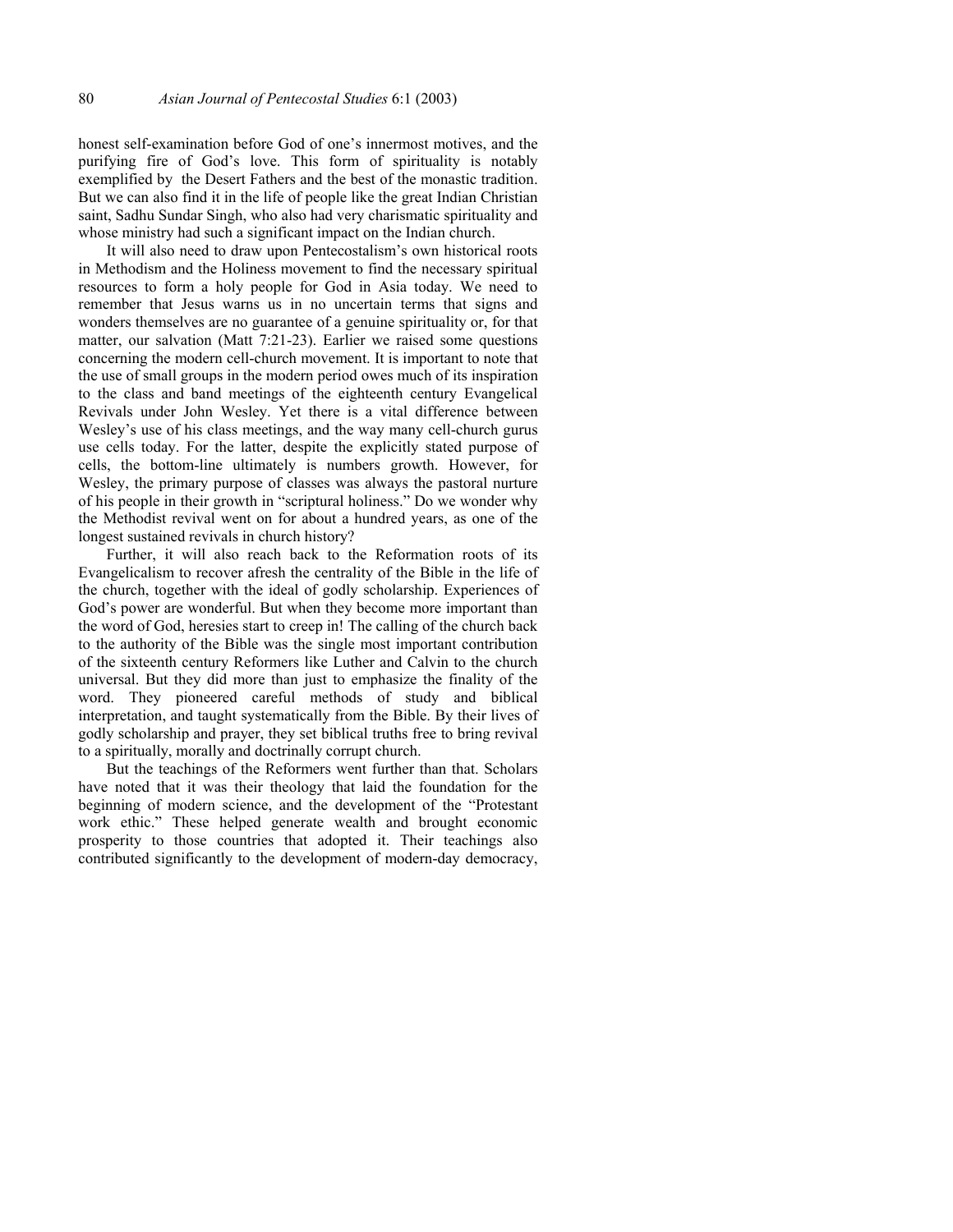with its concern for human rights, the equality of all men and women before God, and the checks and balances in government to prevent corruption and the abuse of power. This is no small achievement when we note that these are all foundational ideas upon which the world of today has been built.<sup>18</sup>

If today's renewal movement is to impact the Asia of tomorrow similarly, it must shed its legacy of anti-intellectualism and get down to serious biblical and theological homework. Only then can it demonstrate to the world that the gospel has answers for the toughest intellectual questions of our time. Thankfully there are signs that this is happening among some Pentecostal scholars in Asia today, especially those from the Assemblies of God.

Again, it will draw on the social justice tradition in order to develop a more sensitive social conscience, identify with God's concern for the poor and oppressed, and help make Asian societies more just and godly. It will allow the incarnational tradition to teach us how to bring God's presence and the imitation of Christ into our homes, work and the world. And it will allow the various streams of spirituality, working together, to bring us to the point of authentic self-denial, total commitment and simplicity of life, which is what the path of radical discipleship requires. Without these things, the Pentecostal-Charismatic movement will not be able to cope with the seduction of money and the over-abundance of material wealth that the twenty-first century will bring to many in the church in Asia.

One final thought. Up to this point, many in the renewal movement today are looking primarily to western models for inspiration in our lives and ministry. What many do not realize is that almost all that we can learn from the Pentecostal-Charismatic movement in the west, can be learned from the lives and teachings of some great Asian heroes of faith. These include people like Sadhu Sundar Singh and Baht Singh of India, Pastor Hsi and John Sung of China, and Petrus Octavianus, one of the key leaders of the Indonesian Revival. In present-day charismatic language, these men were certainly as "anointed" as any of the visiting preachers from the west, if not much more. At the same time, they combined outstanding demonstrations of "signs and wonders" in their ministries with a strong biblical stress on holiness of character and sacrificial living. They serve as far better role models for us than many of the dispensers of the prosperity gospel today. Thus in the lives and

<sup>18</sup> See, e.g., Alister E. McGrath, *Reformation Thought: An Introduction*, 2nd ed. (Oxford: Blackwell, 1993), pp. 218-35.